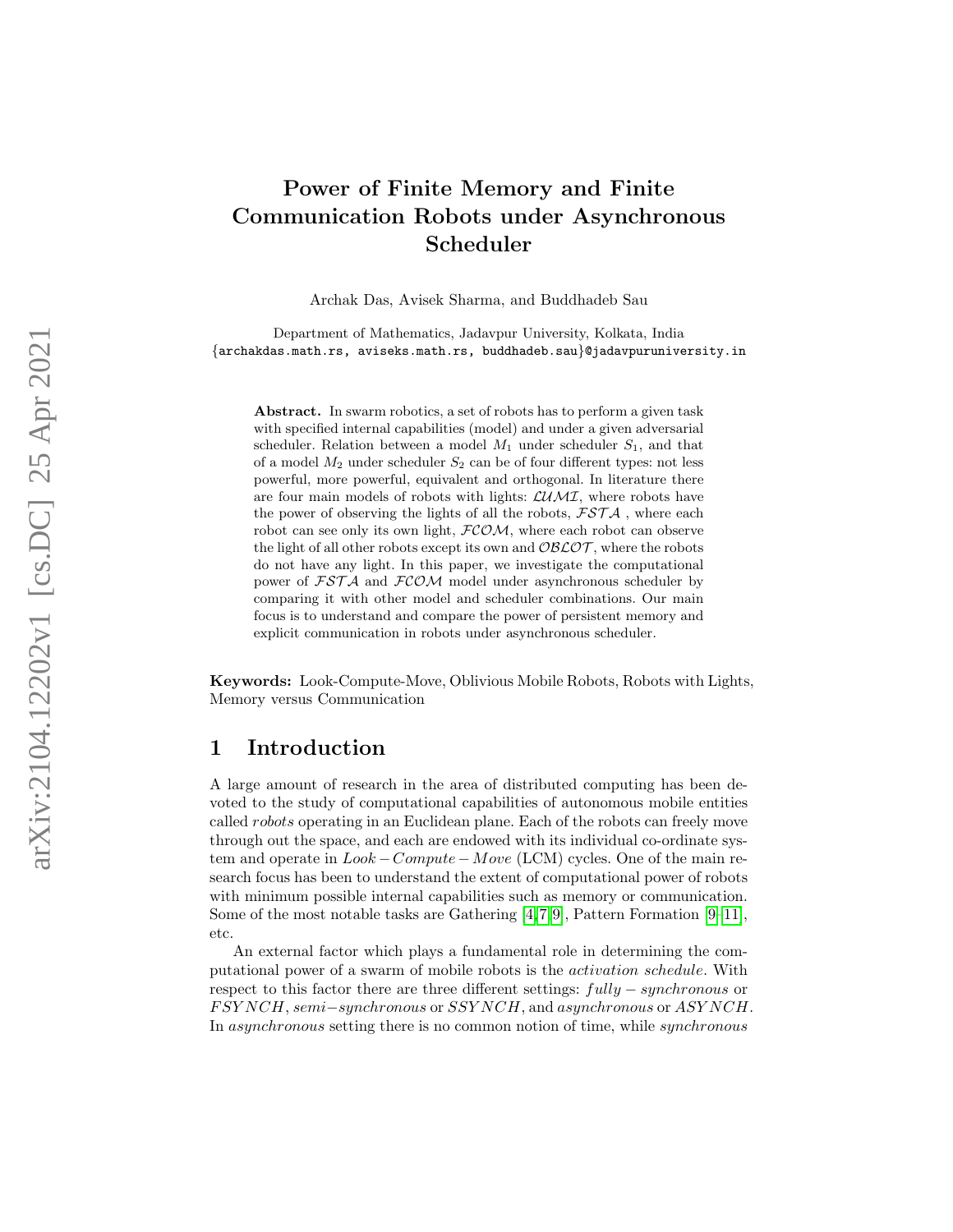setting time is divided into discrete intervals called *rounds*. Among the synchronous schedulers if in each round all the robots are activated then the scheduler is said to be fully−synchronous. If there is no such constraint, the scheduler is said to be  $semi-synchronous.$ 

In addition to external capabilities the robots can be further differentiated based on the presence and absence of internal capabilities such as memory or communication. Our main focus in this paper are *robots with light*, where the lights act as a basis of memory or communication. There are four main models based on different labels of internal capabilities of memory and communication of the robots: OBLOT, LUMI, FSTA, and FCOM. In OBLOT model robots neither have persistent memory nor have the power of communication. In the  $\mathcal{L}$ *UMI* model the robots are equipped with a constant-sized memory (called light), whose value can be set in the Compute phase. The light is visible to all the robots and is persistent. Hence, the robots are able to remember and communicate a constant number of bits through the light. Now  $\mathcal{FSTA}$  and  $FCOM$  are two sub-models of  $LUMI$  where in the former each robot can see only its own light and in the latter, the robot can see the lights of all the other robot except its own. Thus in  $FSTA$  the robots are *silent* but has a constant amount of persistent memory, while in  $FCOM$  the robots are *oblivious* but can communicate a constant number of bits.  $\mathcal{X}^{Y}$  denotes model  $\mathcal{X}$  under scheduler  $Y: A > B$  indicates that model A is computationally more powerful than model B,  $A \equiv B$  denotes that they are computationally equivalent,  $A \perp B$  denotes that they are computationally incomparable.

**Previous Works** It has been shown in [\[9\]](#page-15-1) that within  $\mathcal{O}\mathcal{B}\mathcal{L}\mathcal{O}\mathcal{T}$ , robots in  $FSYNCH$  are strictly more powerful than those in  $SSYNCH$ . In [\[1\]](#page-14-1) it has been shown that within  $\mathcal{L} \mathcal{U} \mathcal{M} \mathcal{I}$ , robots in ASY NCH has the computational power as the robots in SSY NCH, and that asynchronous luminous robots are strictly more powerful than oblivious synchronous robots. Recently in  $|6|$ , the authors provided a complete exhaustive map of computational relationships among vari-ous models given in the tables [1, 2,](#page-2-0) [3,](#page-2-1) but only under  $FSYNCH$  and  $SSYNCH$ scheduler. In addition to that they considered the question that which of the internal capabilities is more important, memory or communication. The authors examined this question through the lens of various computational results they obtained and came to the conclusion that the answer depends on the type of scheduler, i.e., communication is more powerful than persistent memory if the scheduler is fully synchronous and are incomparable under the semi-synchronous. In [\[8\]](#page-15-4) the author further expanded the work of [\[6\]](#page-15-3). The author investigated how the models relate to each other in a single robot system and also showed that the results obtained for rigid robots with same chirality in tables [1](#page-2-0) and [2](#page-2-0) are the same if non-rigid robots are considered. The author also investigated the point between SSYNCH and FSYNCH where the strict dominance of  $\mathcal{L}$ UMI over  $FCOM$  turns into equivalence.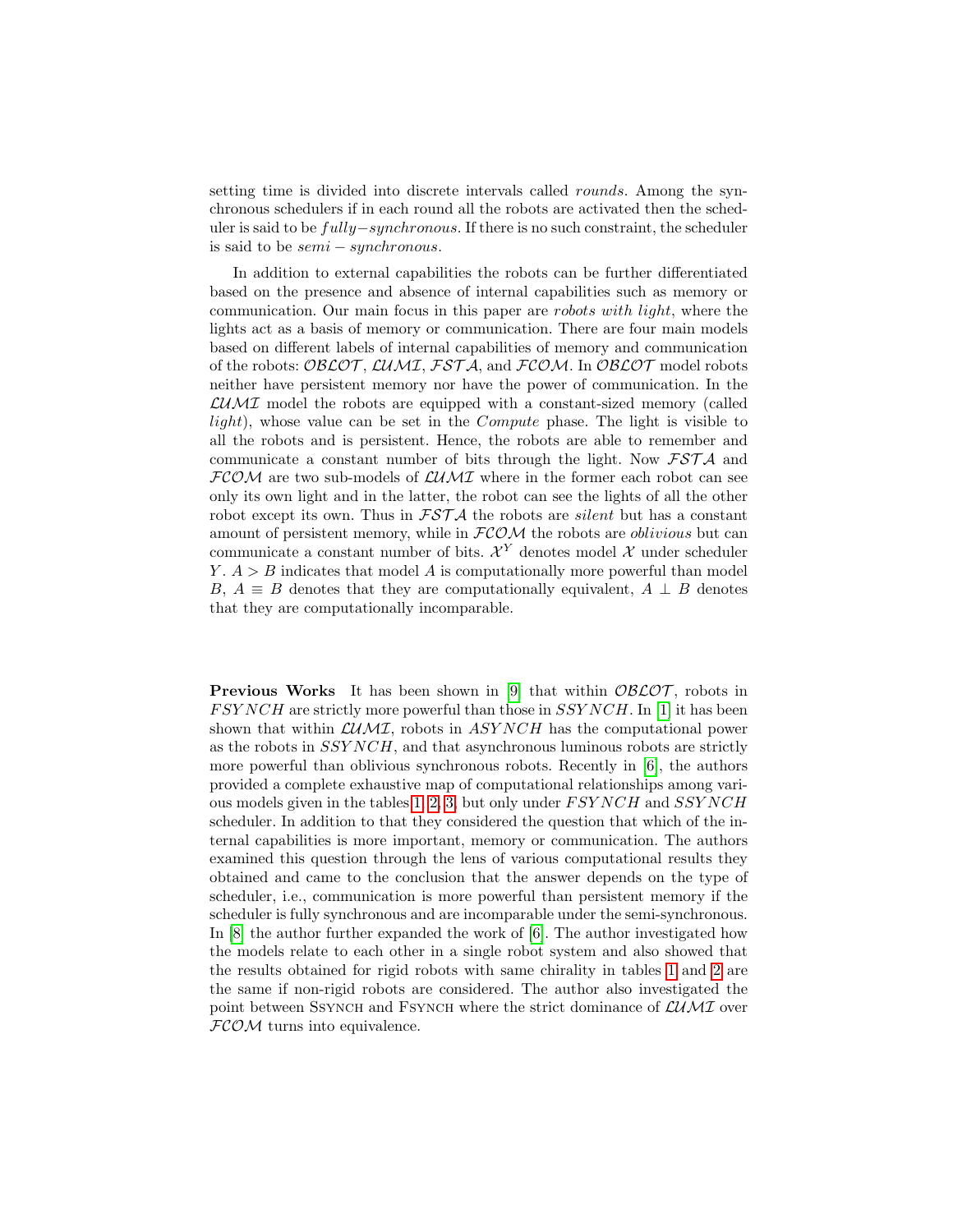<span id="page-2-0"></span>

|                                                     |               | $ \mathcal{FCOM}^F \overline{\mathcal{FSTA}^F} \mathcal{O}B\mathcal{LOT}^F $ |
|-----------------------------------------------------|---------------|------------------------------------------------------------------------------|
| $\mathcal{L} \mathcal{U} \mathcal{M} \mathcal{I}^F$ |               |                                                                              |
| FCOM <sup>F</sup>                                   |               |                                                                              |
| $\overline{\mathcal{FSTA}^F}$                       |               |                                                                              |
| Table<br>1:                                         | Relationships | within                                                                       |

|                                          |            |               | $ \mathcal{FCOM}^S \mathcal{FSTA}^S \mathcal{O}\mathcal{BLOT}^S $ |
|------------------------------------------|------------|---------------|-------------------------------------------------------------------|
| $\mathcal{L}$ <i>UMT</i> $^{\mathrm{S}}$ |            |               |                                                                   |
| $\mathcal{FCOM}^S$                       |            |               |                                                                   |
| $FSTA^S$                                 |            |               |                                                                   |
| ጡአեገአ                                    | $\Omega$ . | Deletiensking |                                                                   |

<span id="page-2-1"></span>FSYNCH [\[6\]](#page-15-3)

| Table         | 2: Relationships | within |
|---------------|------------------|--------|
| $S$ synch [6] |                  |        |

|                                                                                                              |  |  |  | $\mathcal{L} \mathcal{U} \mathcal{M} \mathcal{I}^S  \mathcal{FCOM}^S \mathcal{F} \mathcal{STA}^S \mathcal{O} \mathcal{B} \mathcal{L} \mathcal{O} \mathcal{T}^S $ |  |
|--------------------------------------------------------------------------------------------------------------|--|--|--|------------------------------------------------------------------------------------------------------------------------------------------------------------------|--|
| $\mathcal{L} \mathcal{U} \mathcal{M} \mathcal{I}^F \equiv \mathcal{F} \mathcal{C} \mathcal{O} \mathcal{M}^F$ |  |  |  |                                                                                                                                                                  |  |
| $\mathcal{FST}A^F$                                                                                           |  |  |  |                                                                                                                                                                  |  |
| $\mathcal{O}\mathcal{B}\mathcal{L}\mathcal{O}\overline{\mathcal{T}^F}$                                       |  |  |  |                                                                                                                                                                  |  |
| Table 2. Polationship between Fsystem and Csystem [6]                                                        |  |  |  |                                                                                                                                                                  |  |

Table 3: Relationship between Fsynch and Ssynch [\[6\]](#page-15-3)

Our Contributions In this paper, we partially extend the work of [\[6\]](#page-15-3) under ASY NCH scheduler as well. We first observe that, when we consider the four models under asynchronous scheduler, some of the results follow in a straightforward manner from the previous results established in the papers [\[1,](#page-14-1) [5,](#page-14-2) [6\]](#page-15-3). For, some of the remaining cases which requires a deeper investigation we give nontrivial proofs. For example we prove that  $\mathcal{FSTA}^A \perp \mathcal{OBLOT}^F$ , and we prove that  $\mathcal{FCOM}^A \perp \mathcal{OBLOT}^F$ , which is a clear refinement of the recently established result that  $\mathcal{L} \mathcal{U} \mathcal{M} \mathcal{I}^A \perp \mathcal{O} \mathcal{B} \mathcal{L} \mathcal{O} \mathcal{T}^F$  [\[6\]](#page-15-3). To prove  $\mathcal{FSTA}^A \perp \mathcal{O} \mathcal{B} \mathcal{L} \mathcal{O} \mathcal{T}^F$  we introduce a new problem *Oscillating Configurations* while to prove  $\mathcal{FCOM}^A$  $\perp$  OBLOT<sup>F</sup>, we provide a new asynchronous algorithm for the problem  $-IL$ introduced in [\[6\]](#page-15-3). By designing an algorithm for  $-IL$  in  $\mathcal{FCOM}^A$  we also prove that  $\mathcal{FCOM}^A \perp \mathcal{FSTA}^F$ , which is in contrast to the fact that  $\mathcal{FCOM}^F$  >  $\mathcal{FSTA}^{A}$ , which is easily deduced from some previous results. We introduce a new problem Independent Oscillating Problem and prove that  $\mathcal{FCOM}^S \perp \mathcal{FSTA}^A$ which in turn implies that  $FCOM^A \perp FST\mathcal{A}^A$ . In [\[6\]](#page-15-3), the question was raised that whether " it was better to remember or to communicate?". Thus we have shown here that in the case of asynchronous scheduler, finite memory model is incomparable to finite communication model.

# 2 Model and Technical Preliminaries

The model and setting in this paper is same as that of [\[6\]](#page-15-3). The System considered in this paper consists of a team  $R$  of computational entities called *robots* moving and operating in the Euclidean plane  $\mathbb{R}^2$ . The robots are viewed as points in the Euclidean plane and has its own local co-ordinate system which may not agree with other robots. It always perceives itself at the origin. The robots are identical (indistinguishable) and autonomous (lacks a central control).At any point in time, a robot is either active or inactive. When active, a robot executes a  $Look-Compute-Move (LCM)$  cycle performing the following three operations: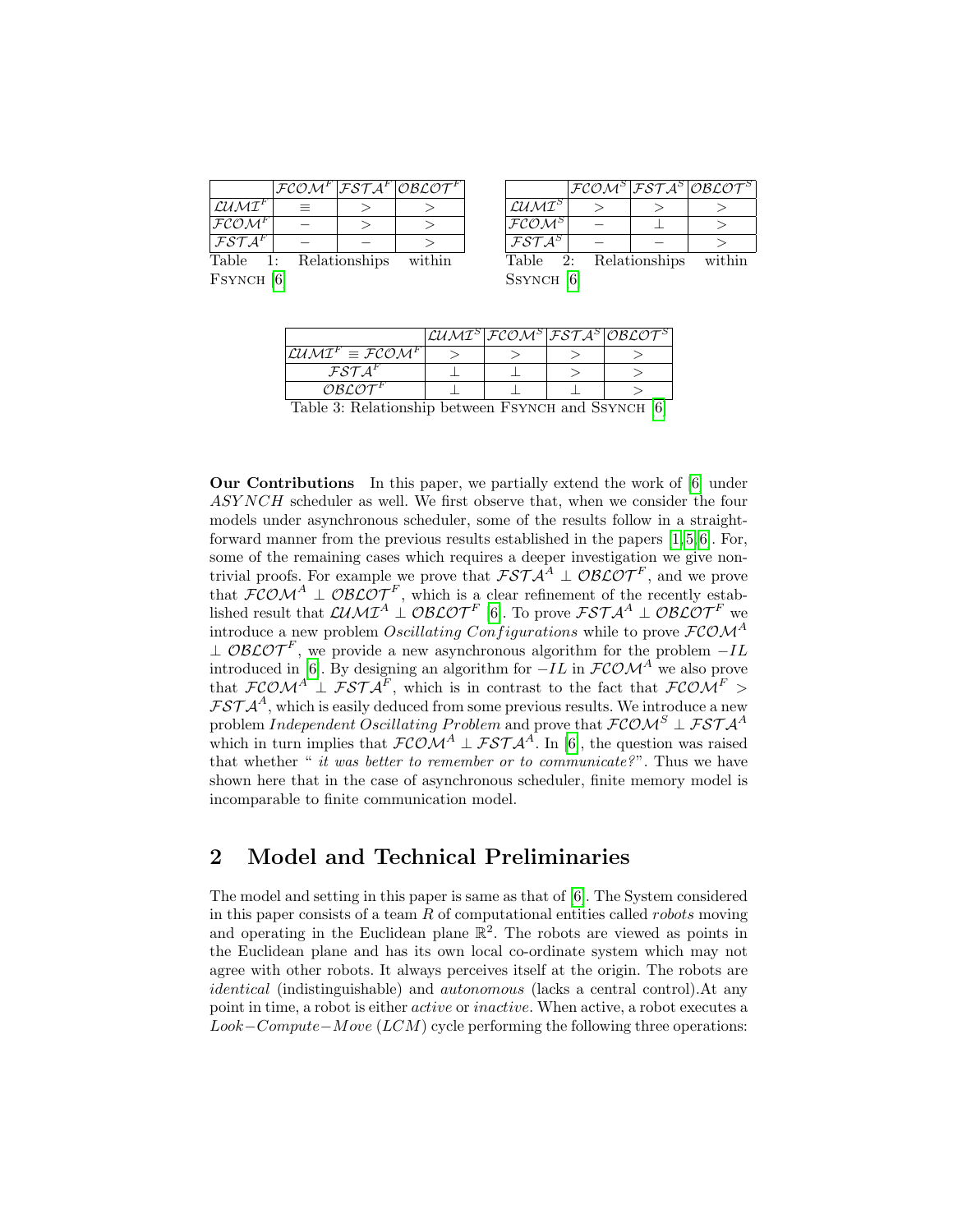- 1. Look: The robot activates its sensors to obtain a snapshot of the positions occupied by robots with respect to its own co-ordinate system.
- 2. Compute: The robot executes its algorithm using the snapshot as input. The result of the computation is a destination point.
- 3. Move: The robot moves to the computed destination, i.e., we assume a *rigid* mobility. If the destination is the current location, the robot stays still.

When inactive, a robot is idle. All robots are initially idle. The amount of time to complete a cycle is assumed to be finite, and the Look operation is assumed to be instantaneous. We assume that the robots agree on the same circular orientation of the plane, i.e., there is chirality.

In the  $O\mathcal{BLOT}$  model, the robots are *silent* and *oblivious*. By *silent* we mean that the robots have no explicit means of communication, and by oblivious we mean that, at the start of a cycle, a robot has no memory of observations and computations performed in previous cycles.

In the  $\mathcal{L} \mathcal{U} \mathcal{M} \mathcal{I}$  model, each robot r is equipped with a persistent visible state variable Light $[r]$ , called light, whose values are taken from a finite set C of states called colors. The colors of the lights can be set in each cycle by  $r$  at the end of its Compute operation. A light is persistent from one computational cycle to the next and can be seen by all the robots. The robot is otherwise oblivious forgetting all other information from previous cycles. In  $\mathcal{L} U \mathcal{M} \mathcal{I}$ , the Look operation produces the set of pairs (*position, color*) of the other robots. It can be clearly understood that the lights simultaneously provide persistent memory and direct means of communication.

 $FST\mathcal{A}$  is a sub-model of  $\mathcal{L}U\mathcal{M}I$  having only the property of persistent memory. Here the robots can only see the color of its own light i.e. the light is an *internal light*. As a result the robots are *silent* as in  $\mathcal{O}\mathcal{B}\mathcal{L}\mathcal{O}\mathcal{T}$  but finite–state.

 $FCOM$  is a sub-model of  $LUMI$  having only the property of external communication. Here the lights of the robot are *external light* i.e. a robot cannot see the color of its own light but can see the color of the lights of the other robots. As a result the robots are *oblivious* as in  $\mathcal{O} \mathcal{B} \mathcal{L} \mathcal{O} \mathcal{T}$  but are finite–communication.

With respect to the activation schedule of the robots, there are three kind of schedulers. In the asynchronous (ASYNCH) scheduler, there is no common notion of time, each robot is activated independently of others, the duration of each phase is finite but unpredictable and might be different in different cycles. In the semi−synchronous (SSYNCH) setting, time is divided into discrete intervals, called rounds, in each round some robots are activated simultaneously, and perform their  $LCM$  cycles in perfect synchronization. The  $fully-synchronous$ (FSYNCH) setting, is same as SSYNCH except the fact that each robot is activated in every round. In all of these settings, the selection of which robots are activated at a round is made by an *adversarial scheduler*, which must be *fair*, i.e., every robot must be activated infinitely often.

The Computational Relationships we now define below are exactly the same as [\[6\]](#page-15-3). For the sake of completion of the paper we re-write it.

Let  $M = \{LUMI, FSTA, FCOM, OBLOT\}$  be the set of models, and  $S = {FSYNCH, SSYNCH, ASYNCH}$  the set of schedulers. R denotes the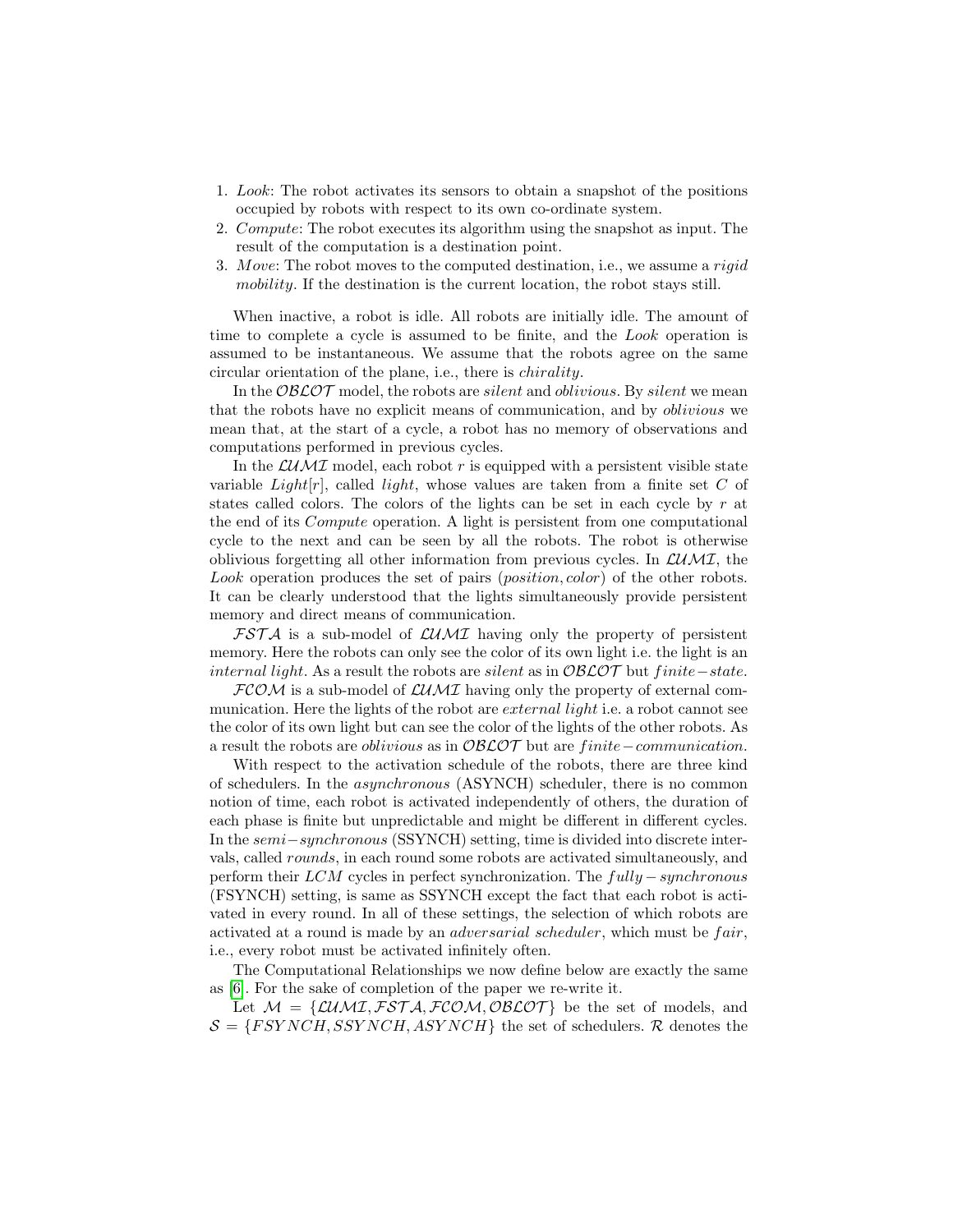set of all team of robots satisfying core assumptions (i.e, they are identical, autonomous and operate in  $LCM$  cycles) and  $R \in \mathcal{R}$ , a team of robots having identical capabilities. By  $\mathcal{R}_n \in \mathcal{R}$  we denote the set of all teams of size *n*.

Given a model  $M \in \mathcal{M}$ , a scheduler  $S \in \mathcal{S}$ , and a team of robots  $R \in \mathcal{R}$ , let  $Task(M, S; R)$  denote the set of problems solvable by R in M under adversarial scheduler S.

Let  $M_1, M_2 \in \mathcal{M}$  and  $S_1, S_2 \in \mathcal{S}$ . We define the relationships between model  $M_1$  under scheduler  $S_1$  and model  $M_2$  under scheduler  $S_2$ :

- computationally not less powerful  $(M_1^{S_1} \geq M_2^{S_2})$ , if ∀  $R \in \mathcal{R}$  we have  $Task(M_1, S_1; R) \supseteq Task(M_2, S_2; R);$
- − computationally more powerful  $(M_1^{S_1} > M_2^{S_2})$ , if  $M_1^{S_1} \ge M_2^{S_2}$  and  $\exists R \in \mathcal{R}$ such that  $Task(M_1, S_1; R) \setminus Task(M_2, S_2; R) \neq \emptyset;$
- computationally equivalent  $(M_1^{S_1} \equiv M_2^{S_2})$ , if  $M_1^{S_1} \ge M_2^{S_2}$  and  $M_1^{S_1} \le M_2^{S_2}$ ;
- $\,\, computationally \, orthogonal \, or \, incompareable, \, (\tilde{M}_1^{S_1}\perp \tilde{M}_2^{S_2}), \, \text{if} \, \exists \tilde{R}_1, R_2 \in \mathcal{R}$ such that  $Task(M_1, S_1; R_1) \setminus Task(M_2, S_2; R_1) \neq \emptyset$  and  $Task(M_2, S_2; R_2)$  $\setminus Task(M_1, S_1; R_2) \neq \emptyset.$

For simplicity of notation, for a model  $M \in \mathcal{M}$ , let  $M^F$  and  $M^S$  denote  $M^{Fsynch}$  and  $M^{Ssynch}$ , respectively; and let  $M^{F}(R)$  and  $M^{S}(R)$  denote the sets  $Task(M,FSYNCH; R)$  and  $Task(M,SSYNCH; R)$ , respectively.

Trivially, for any  $M \in \mathcal{M}, M^F \ge M^S \ge M^A$ ; also for any  $S \in \mathcal{S}, \mathcal{LUMI}^S \ge$  $\mathcal{FSTA}^S \geq \mathcal{O}\mathcal{B}\mathcal{L}\mathcal{O}\mathcal{T}^S$  and  $\mathcal{LUMI}^S \geq \mathcal{FCOM}^S \geq \mathcal{O}\mathcal{B}\mathcal{L}\mathcal{O}\mathcal{T}^S.$ 

## 3 Obvious Deductions from previous algorithms

A number of results has been established previously in the papers [\[1,](#page-14-1) [5,](#page-14-2) [6\]](#page-15-3) but a most of them are considering  $FSYNCH$  and  $SSYNCH$  schedulers only. When we change the scheduler to asynchronous many new results follow easily :

 $-$  (D1) FSTA $^F > \mathcal{O} \mathcal{B} \mathcal{L} \mathcal{O} \mathcal{T}^A$  $(\text{D2})$  FCOM  $^F$   $>$  OBLOT  $^A$  $-(D3)$   $\mathcal{L} \mathcal{U} \mathcal{M} \mathcal{I}^F > \mathcal{O} \mathcal{B} \mathcal{L} \mathcal{O} \mathcal{T}^A$  $-$  (D4) LUMI<sup>S</sup> > OBLOT<sup>A</sup>  $-$  (D5)  $FCOM^F > FSTA^A$  $-(D6)$   $\mathcal{FSTA}^F > \mathcal{FSTA}^A$ – (D7) LUMI $^A$  > FST A $^A$  $-$  (D8) LUMT  $>$  FST A $^A$  $\left(\textrm{D9}\right)\,\mathcal{L}\mathcal{U}\mathcal{M}\mathcal{I}^{F}>\mathcal{F}\mathcal{S}\mathcal{T}\mathcal{A}^{A}$  $( \text{D10})$   $\mathcal{FCOM}^F > \mathcal{FCOM}^A$ – (D11)  $\mathcal{L} \mathcal{U} \mathcal{M} \mathcal{I}^A > \mathcal{F} \mathcal{C} \mathcal{O} \mathcal{M}^A$  $\left( \text{D12}\right)$  LUMI $^{S}$   $>$  FCOM $^{A}$  $(\text{D13})$   $\mathcal{L} \mathcal{U} \mathcal{M} \mathcal{I}^F > \mathcal{F} \mathcal{C} \mathcal{O} \mathcal{M}^A$  $(\text{D14})$   $\mathcal{FCOM}^F > \mathcal{LUMI}^A$  $-(D15)$   $\mathcal{L}$ UMI<sup>F</sup> >  $\mathcal{L}$ UMI<sup>A</sup>  $-$  (D<sub>16</sub>) FST $A^S$  < LUMI<sup>A</sup>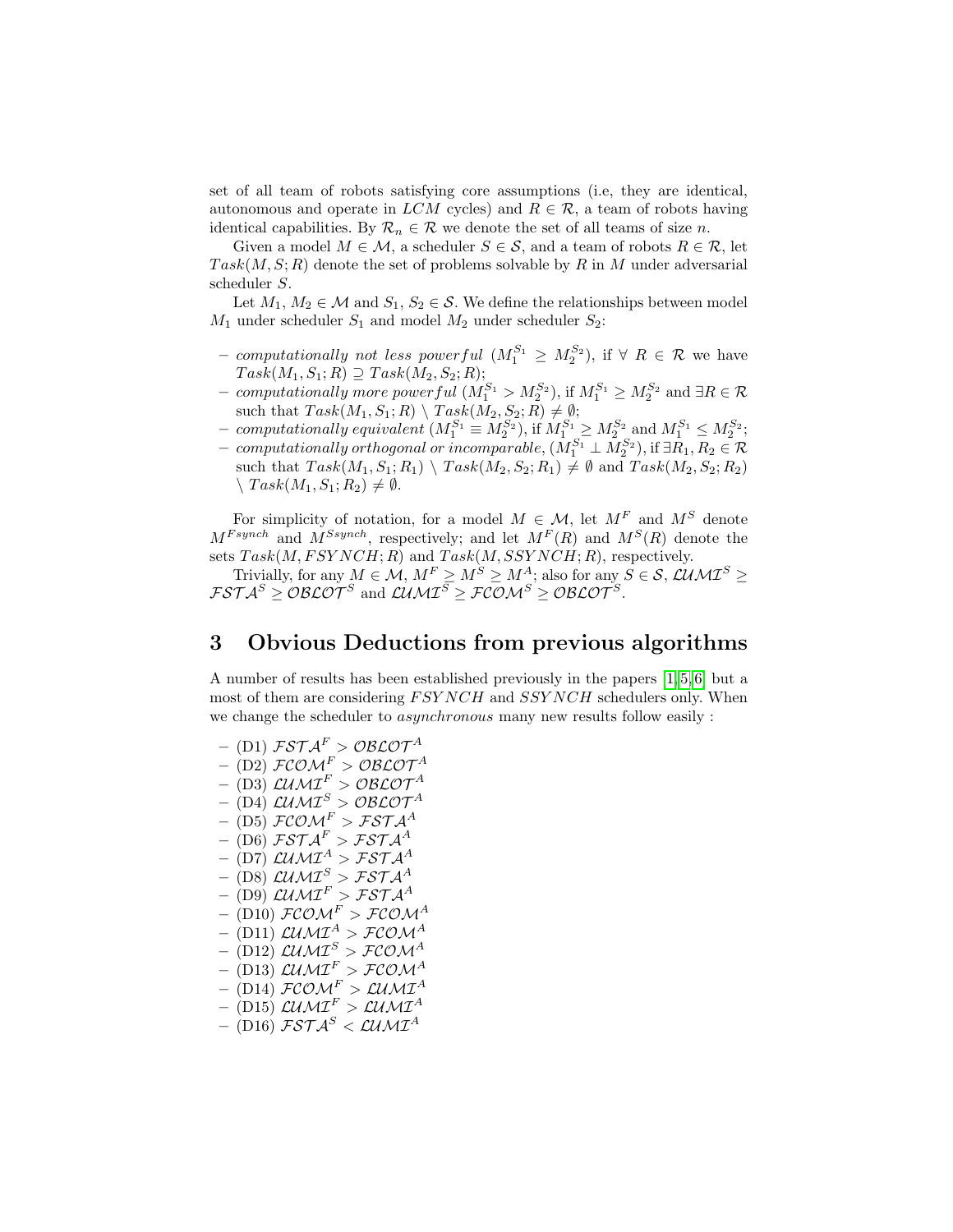– (D17)  $\mathcal{FCOM}^S < \mathcal{L} U \mathcal{M} \mathcal{I}^A$ 

- *Proof.* 1. (D1) and (D2) follows from the fact that  $\mathcal{FSTA}^F > \mathcal{OBLOT}^F$  and  $\mathcal{FCOM}^F > \mathcal{O}\mathcal{BLOT}^F$  [\[6\]](#page-15-3) and  $\mathcal{O}\mathcal{BLOT}^F > \mathcal{O}\mathcal{BLOT}^A$  [\[9\]](#page-15-1)
- 2. (D3) and (D4) follows from the fact that  $\mathcal{LUMI}^{A} > \mathcal{O} \mathcal{BLOT}^{A}$  [\[1\]](#page-14-1)
- 3. (D5) folows from the fact that  $\mathcal{FCOM}^F > \mathcal{FSTA}^S$  [\[6\]](#page-15-3). (D6) follows from the fact that  $\mathcal{FSTA}^F > \mathcal{FSTA}^S$  [\[6\]](#page-15-3).
- 4. (D7) follows from  $\mathcal{LUMI}^S \equiv \mathcal{LUMI}^A$  and  $\mathcal{LUMI}^S > \mathcal{FSTA}^S$  [\[6\]](#page-15-3). (D8) and (D9) follows from (D7).
- 5. (D10) follows from the fact that  $\mathcal{FCOM}^F > \mathcal{FCOM}^S$  [\[6\]](#page-15-3).
- 6. (D12) follows from  $\mathcal{L} \mathcal{U} \mathcal{M}^S > \mathcal{FC} \mathcal{O} \mathcal{M}^S$  [\[6\]](#page-15-3). (D11) follows from  $\mathcal{L} \mathcal{U} \mathcal{M}^S \equiv$  $\mathcal{L} \mathcal{U} \mathcal{M} \mathcal{I}^A$  and (D12). (D13) follows from (D11) and (D12).
- 7. (D14), (D15) follows from  $\mathcal{FCOM}^F \equiv \mathcal{LUMI}^F$  and  $\mathcal{LUMI}^F > \mathcal{LUMI}^S$  [\[6\]](#page-15-3).
- 8. (D16), (D17) follows from the fact that  $\mathcal{LUMI}^S \equiv \mathcal{LUMI}^A$  and  $\mathcal{LUMI}^S$  $> \mathcal{FSTA}^S, \mathcal{LUMI}^S> \mathcal{FCOM}^S$  [\[6\]](#page-15-3).

 $\Box$ 

There are still some non-trivial relationships whose nature still remained unresolved and which cannot be deduced from results of the previous papers. In the next section, in sub-section [4.1](#page-5-0) we prove that  $\mathcal{FSTA}^A$  is orthogonal to  $\mathcal{O}\mathcal{B}\mathcal{L}\mathcal{O}\mathcal{T}^F$ , and strictly powerful than  $\mathcal{O}\mathcal{B}\mathcal{L}\mathcal{O}\mathcal{T}^A$ . In sub-section [4.2](#page-8-0) we prove that  $\mathcal{FCOM}^A$  is orthogonal to  $\mathcal{O}\mathcal{B}\mathcal{LOT}^F$ ,  $\mathcal{F}\mathcal{ST}\mathcal{A}^F$  and  $\mathcal{FSTA}^S$ .

# 4 Computational Power of  $FST\mathcal{A}$  and  $FCOM$  in Asynch

### <span id="page-5-0"></span>4.1 Problem Oscillating Configurations

We first investigate the computational relationship between  $\mathcal{O}\mathcal{B}\mathcal{L}\mathcal{O}\mathcal{T}^F$  and  $\mathcal{F}\mathcal{S}\mathcal{T}\mathcal{A}^A$ . It has already been shown in [\[6\]](#page-15-3) that the SRO (Shrinking Rotation) problem can be solved in  $\mathcal{O} \mathcal{B} \mathcal{L} \mathcal{O} \mathcal{T}^F$  but not in  $\mathcal{F} \mathcal{S} \mathcal{T} \mathcal{A}^S$ . Hence SRO problem cannot be solved in  $\mathcal{FSTA}^A$ . Now we show that, there exists a problem which can be solved in  $\mathcal{FSTA}^A$  but not in  $\mathcal{OBLOT}^F$ . We now define the problem:

**Definition 1.** Problem OC (Oscillating Configurations): Four robots  $x, y, z$  and t are placed initially in Configuration-I represented by Figure (I). The problem OC requires the robots to move to continuously alternate the configuration of the robots in the sequence I-II-III-II-I-II-...., i.e. the robots start at Configuration-I, form Configuration-II, then forms Configuration-III, then again forms Configuration-II,... and the process is continuous.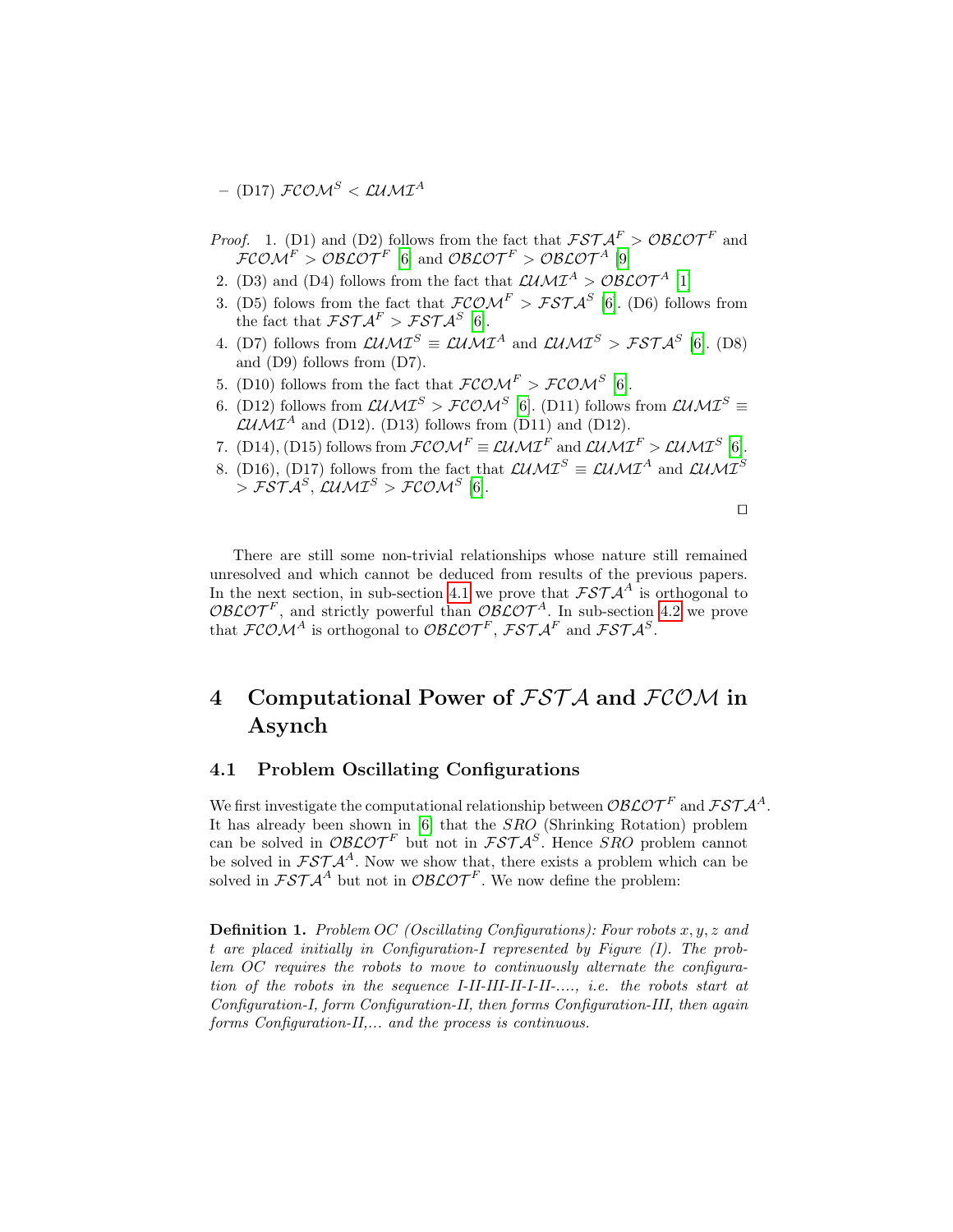

Fig. 1

**Algorithm 1:** Algorithm  $AlgOC$  for  $OC$  in  $FSTA^A$  executed by each robot r, initially r.light  $\leftarrow NIL$ 



We claim that the problem can be solved in  $\mathcal{FSTA}^A$  but cannot be solved in  $\mathcal{O}\mathcal{B}\mathcal{L}\mathcal{O}\mathcal{T}^F$ . We prove our claim by providing an algorithm  $AlgOC$  to solve  $OC$ in  $\mathcal{FSTA}^A$  and then proving that OC cannot be solved in  $\mathcal{OBCOT}^F$ .

#### Description of the Algorithm AlgOC

The internal light used by the robots can have three colors:  $NIL, RED, BLUE$ . Initially all the robots start from Configuration-I and have their internal lights set to  $NIL$ . A robot r when activated takes a snapshot of its surrounding in the Look phase and tries to understand the current configuration. The robot  $r$  then performs the following actions based on the dual information about its position in the current configuration and the color of its internal light:

1. If the color of the internal light of  $r$  is  $NIL$ , and the visible configuration is not I, then it does nothing in that phase,i.e., there is no change of internal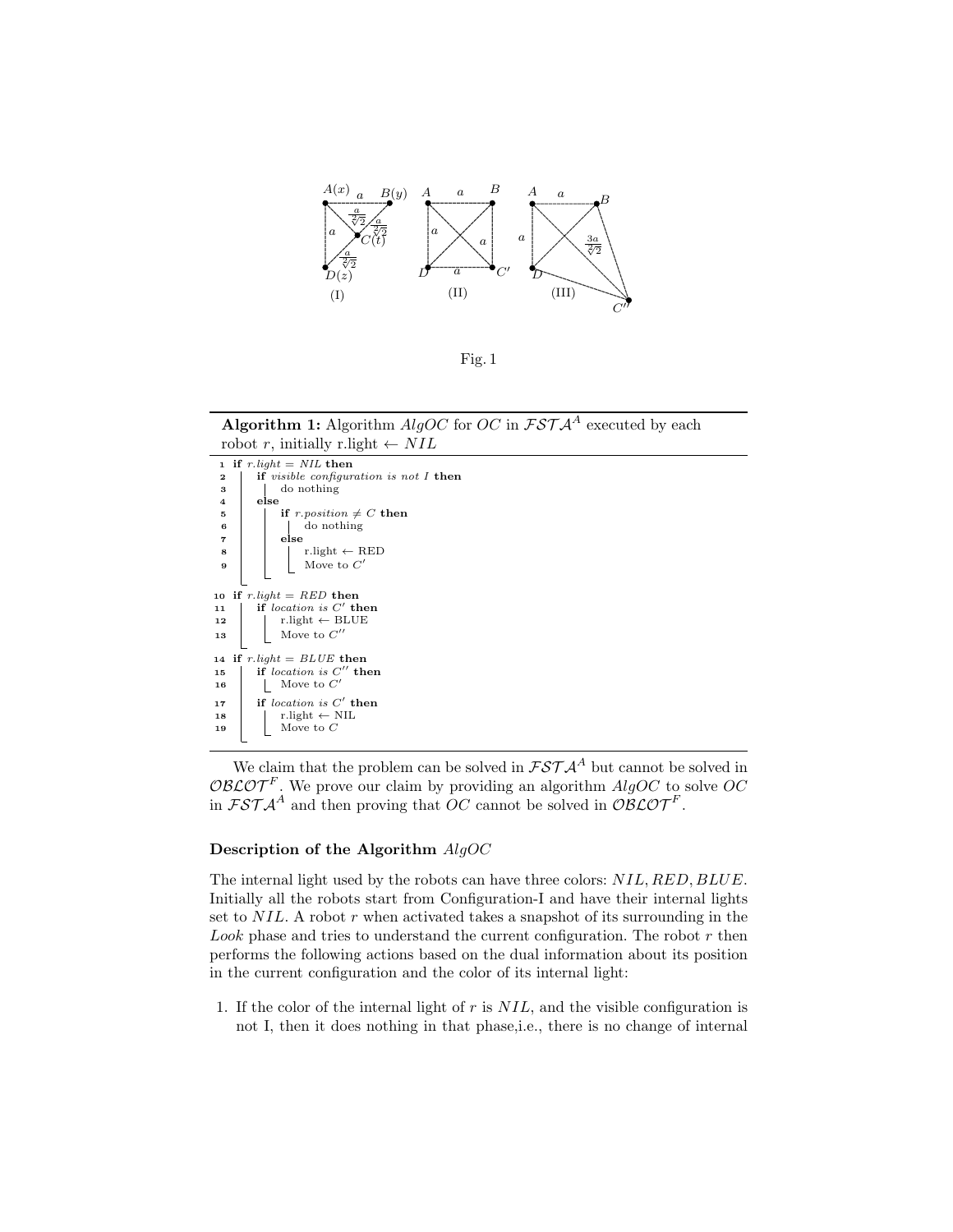light or movement on the part of r in that phase. If the configuration is  $I$ , but the location of  $r$  is not at  $C$  then also it does nothing in that phase. But if the location of  $r$  is at  $C$ , then it changes the color of its internal light to  $RED$  and moves to the point  $C'$ .

- 2. If the color of the internal light of  $r$  is  $RED$ , the visible configuration is II and it is at  $C'$ , then r changes the color of its internal light to  $BLUE$ , and moves to the point  $C''$ .
- 3. If the color of the internal light of  $r$  is  $BLUE$ , then if the location of  $r$  is at  $C''$  then r moves to the point  $C'$ , and if the location of r is at  $C'$  then r changes the color of its internal light to NIL and moves to the point C.

#### Correctness of the Algorithm AlgOC

<span id="page-7-0"></span>Lemma 1.  $\forall R \in \mathcal{R}_4, OC \in FSTA^A(R)$ .

Proof. A robot's internal light can take three possible colors:  $NIL, RED, BLUE$ . Initially each robot has its initialized to NIL. In our algorithm, we ensure that the robot placed at position C in the initial configuration, i.e.  $z$ , is the only robot that makes any movement throughout the execution. We denote the position where robot  $z$  must move to make the configuration II and III as  $C'$  and  $C''$ respectively. Initially a robot wakes up to find its colour  $NIL$ , and if it is at C it can clearly distinguish its position from other robots, since it is the only robot in the whole configuration which is equidistant from the other three robots . So, at that point the robot changes its colour to  $RED$  and move to position  $C'$ such that the resulting configuration is II. At this point  $z$  is the only robot with colour RED. When again z is activated by the adversary it wakes to find its internal light having colour RED and configuration II, so it changes the color of its internal light to  $BLUE$  and moves to the position  $C''$  such that the resulting configuration becomes III. Next again when  $z$  is activated it finds it internal light having the colour  $BLUE$ , and visible configuration to be III. It then moves to the position  $C'$  forming configuration II. Now when again  $z$  is activated it finds the visible configuration to be configuration II and internal light BLUE, it then changes the color of its internal light to NIL and moves to the point C forming configuration  $I$ . When  $z$  is activated again, in this position, it finds its internal light having colour  $NIL$  and configuration I, then  $r$  repeats its moves and the algorithm continues like this.

Note that, after the execution of the algorithm has started, if any robot other than  $z$  is activated, they do not do anything, as a robot with light  $NIL$  makes a movement only when the visible configuration is I and it is in  $C$ , and according to our algorithm only robot z satisfy this criteria, throughout the execution of the algorithm.  $\Box$ 

## Lemma 2.  $\exists R \in \mathcal{R}_4$ ,  $OC \notin OBLOTF(R)$ .

*Proof.* Let there exists an algorithm A which solves problem  $OC$  in  $O\mathcal{BLOT}^F$ . Now let us consider two different scenarios:

Case-1: The robots have just changed their configuration to II from I, and the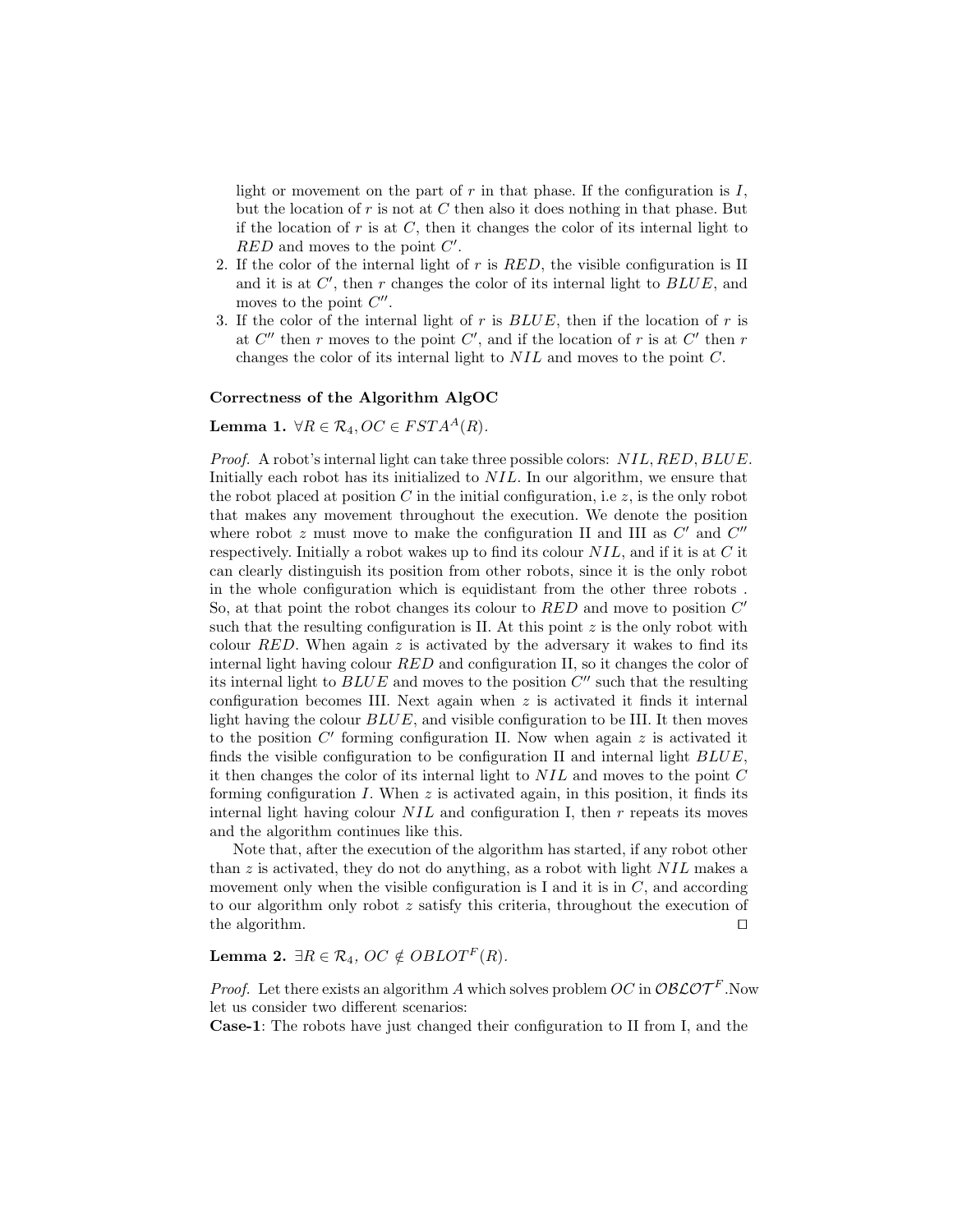configuration is currently II.

Case-2: The robots have just changed their configuration to II from III, and the configuration is currently II.

In Case-1 the next configuration that the robots must form is III, and in Case-2 the next configuration robots have to form is I. But in both the cases, the view of the robots are same. And as in  $\mathcal{O}\mathcal{B}\mathcal{L}\mathcal{O}\mathcal{T}^F$  setting the robot has to decide its next destination based on its present view as the robots neither have any internal memory nor they have the power of external communication. As a result, the robots cannot distinguish between Case-1 and Case-2, hence they will perform the same move in both the cases. Hence, problem OC cannot be solved in  $\mathcal{O}$ BL $\mathcal{O} \mathcal{T}^F$ . . The contract of the contract of the contract of the contract of the contract of the contract of the contract of the contract of the contract of the contract of the contract of the contract of the contract of the contract

## Theorem 1.  $\mathcal{O}\mathcal{B}\mathcal{L}\mathcal{O}\mathcal{T}^F \perp \mathcal{F}\mathcal{S}\mathcal{T}\mathcal{A}^A$

*Proof.* Problem OC can be solved in  $\mathcal{FSTA}^A$ , but cannot be solved in  $\mathcal{OBLOT}^F$ , and in [\[6\]](#page-15-3) it has been proved that the problem SRO or Shrinking Rotation can be solved in  $\mathcal{O}\mathcal{B}\mathcal{L}\mathcal{O}\mathcal{T}^F$  but cannot be solved in  $\mathcal{F}\mathcal{S}\mathcal{T}\mathcal{A}^S$ , hence not in  $\mathcal{F}\mathcal{S}\mathcal{T}\mathcal{A}^A$ . Hence our theorem is proved.  $\Box$ 

# Theorem 2.  $\mathcal{O}\mathcal{B}\mathcal{L}\mathcal{O}\mathcal{T}^A < \mathcal{FST} \mathcal{A}^A$

*Proof.* Problem OC cannot be solved in  $O\mathcal{BLOT}^F$ , hence obviously not in OBLOT<sup>A</sup>. But problem OC as proved in Theorem [1](#page-7-0) can be solved in  $\mathcal{FSTA}^A$ . Also, trivially  $\mathcal{O}\mathcal{B}\mathcal{L}\mathcal{O}\mathcal{T}^A \leq \mathcal{F}\mathcal{S}\mathcal{T}\mathcal{A}^A$ . Hence, the theorem follows.

## <span id="page-8-0"></span>4.2 An Asynchronous Algorithm in  $FCOM$  for Problem  $-IL$

We consider the problem  $-IL$  defined in [\[6\]](#page-15-3).



Definition 2. Three robots a, b, and c, starting from the initial configuration shown in Figure  $2(a)$ , must form first the pattern of Figure  $2(b)$  and then move to form the pattern of Figure  $2(c)$ .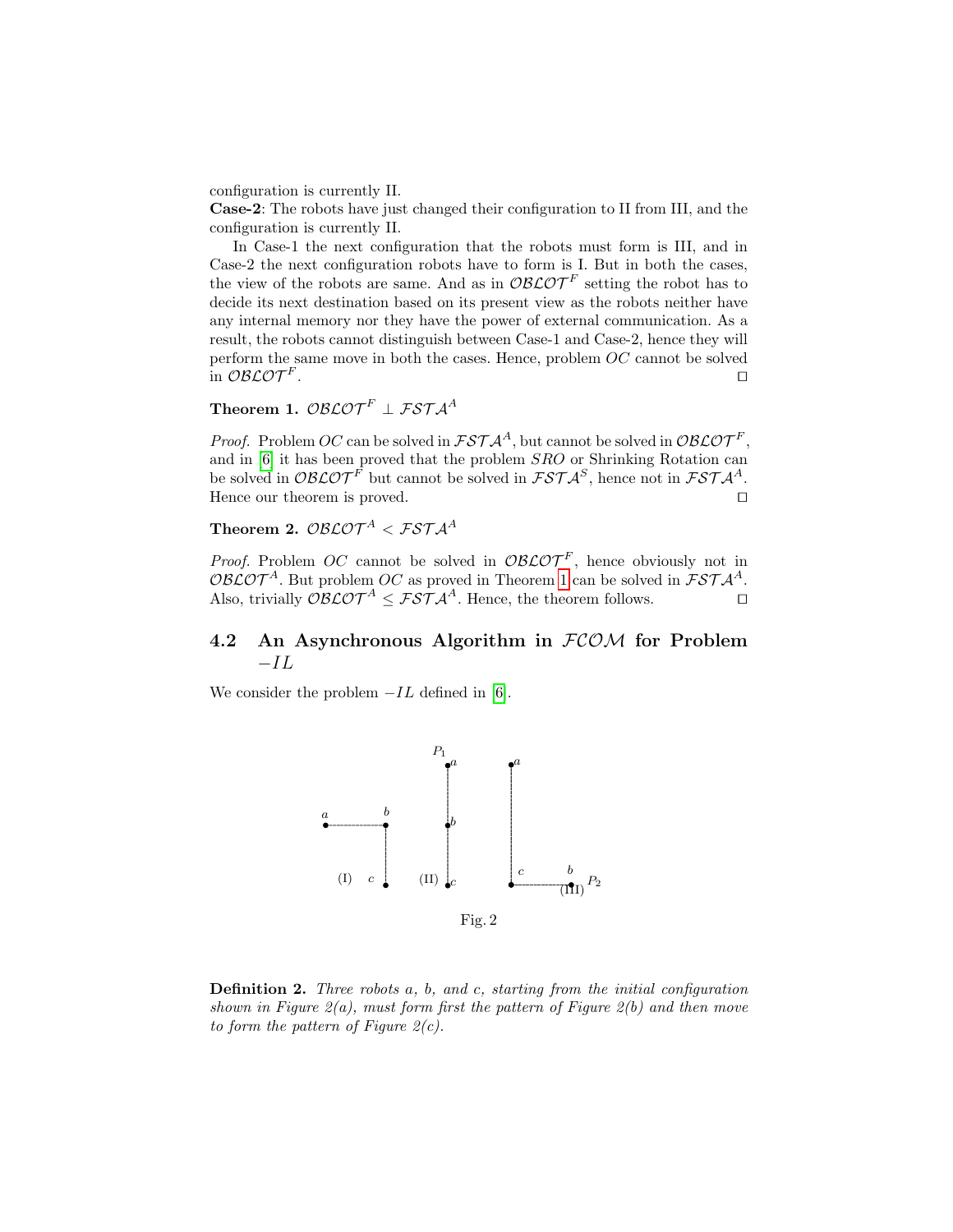It has been already proved in [\[6\]](#page-15-3) that  $-IL$  cannot be solved in  $\mathcal{FSTA}^F$ . In this paper, we provide an algorithm for  $-IL$  in  $\mathcal{FCOM}^A$ . We re-name Figure- $2(a),2(b),2(c)$  in our Figure-2 as Configuration I,II and III respectively. Also we call the point where robot  $a$  must move from configuration-I to form configuration-II to be  $P_1$ , and the point where the robot b must move from configuration-II to form configuration-III to be  $P_2$ .

Algorithm 2: Algorithm COMIL for  $-IL$  in  $\mathcal{FCOM}^A$  executed by each robot r, initially r.light  $\leftarrow$  NIL



### Description of Algorithm COMIL

Here the robots are equipped with an external light whose color can only be seen by other robots. The external light can take one of the following three colors:  $NIL, M, F$ . Initially, all robots start at Configuration-I and have their external light set to  $NIL$ . A robot r when activated takes a snapshot of its surrounding in the *Look* phase. The snapshot provides  $r$  with the location of the robots according to its own local co-ordinate system and the current color of the light of the robots except itself. The robot  $r$  then performs the following actions based on the dual information about its position in the current configuration and the colors of the external lights of the robots except itself:

- 1. If r observes any robot or robots in the snapshot obtained having external light  $F$  it does nothing, i.e, it neither changes the color of its external light nor it executes any movement, irrespective of the present configuration and any other light attained in the snapshot.
- 2. If r does not observe any robot having external light  $F$ , but observes a robot having external light  $M$ , then there can be two cases: either the visible configuration is Configuration-II, or the visible configuration is not Configuration-II. If the configuration is not Configuration-II  $r$  does not do anything. Further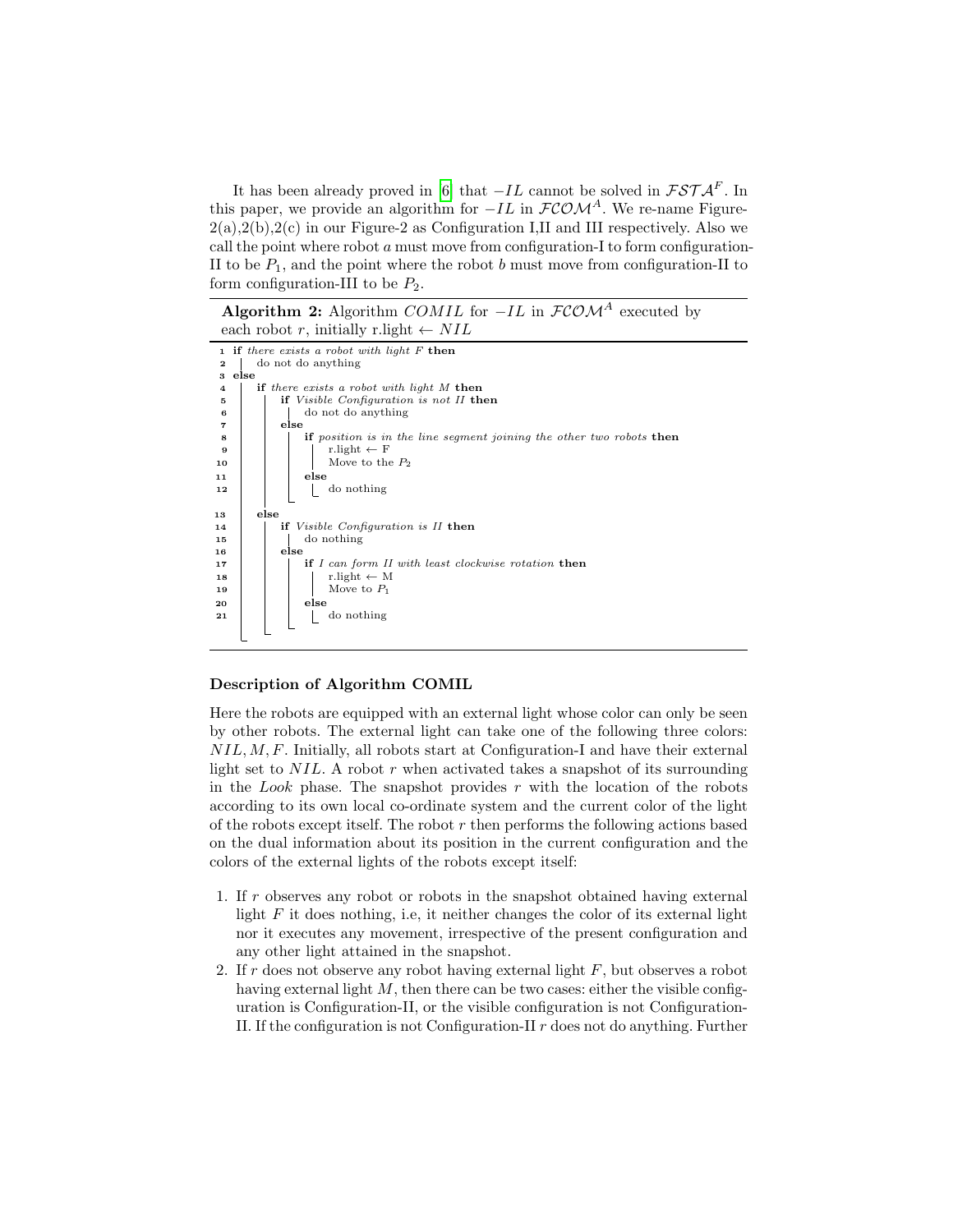if the current configuration is Configuration-II, there can be two cases. If  $r$ does not lie in the line segment joining the other two robots it does nothing. Otherwise if  $r$  lies in the line segment joining the location of the other two robots, then  $r$  changes the color of the external light to  $F$  and moves to the point P2.

3. If r does not observe any visible light, then there can be two cases, either the observed configuration is Configuration I or the observed configuration is Configuration II, i.e.  $r$  is  $a$ . If the observed configuration is Configuration I, then if r is  $a$  (the robot which can form Configuration II with least clockwise angular movement), then  $r$  changes the color of the external light to  $M$  and moves to the point  $P_1$ . Otherwise if the observed configuration is Configuration II, r does nothing.

### Correctness of the Algorithm COMIL

### <span id="page-10-0"></span>Lemma 3.  $\forall R \in \mathcal{R}_3$ ,  $-IL \in FCOM^A(R)$ .

Proof. Initially all robots have colour NIL and are arranged in Configuration-I. Here the robot  $\alpha$  can uniquely identify its position, as it is the only robot whose ninety degree clockwise rotation around the robot b results in Configuration-II. According to our algorithm, at this position only robot  $a$  is allowed to move,  $a$  changes its colour to  $M$  and moves to position  $P_1$  forming Configuration-II. While  $a$  is moving towards the point  $P_1$ , if  $b$  or  $c$  is activated, their snapshot in the Look returns a configuration where there is one robot with light set to M, and the configuration is not yet Configuration II. Hence at this point neither b, nor c makes any movement. When a is at the point  $P_1$ , if a or c is activated neither of them changes their color or make any movement. If a is activated a observes the color of the other two robots to be set to NIL and the visible configuration is Configuration II. Hence  $a$  does not do anything. If c is activated it observes one robot  $(a)$  having external light set to M and the visible configuration to be Configuration II, but c does not lie in the line segment joining the other two robots, i.e.,  $a$  and  $b$ . Hence in this case  $c$  also does not do anything. If b is activated, it observes one robot with its external light set to  $M$ , visible configuration to be Configuration II, and also it lies on the line segment joining the other two robots. As the external light of  $a$  is still set to  $M$ ,  $b$  clearly identifies the position  $P_2$  where it must move to form Configuration III. Now it turns its light to  $F$  and moves to  $P_2$  which results in Configuration III. Now while b is moving towards the  $P_2$ , if either a or c is activated they observe a robot with its external light set to  $F$  and hence does not do anything. Once  $b$ reaches  $P_2$  the resulting configuration is Configuration III. If again at this point if a or c is activated they observe a robot with its external light set to  $F$ , and hence again, neither of them do anything. If b is activated, b observes a robot having its external light set to M and the configuration is not Configuration II. Hence b does not make any movement. As a result the robots do not make any further movement and remain at Configuration III permanently according to our algorithm and the problem is solved. It must be noted that as we have assumed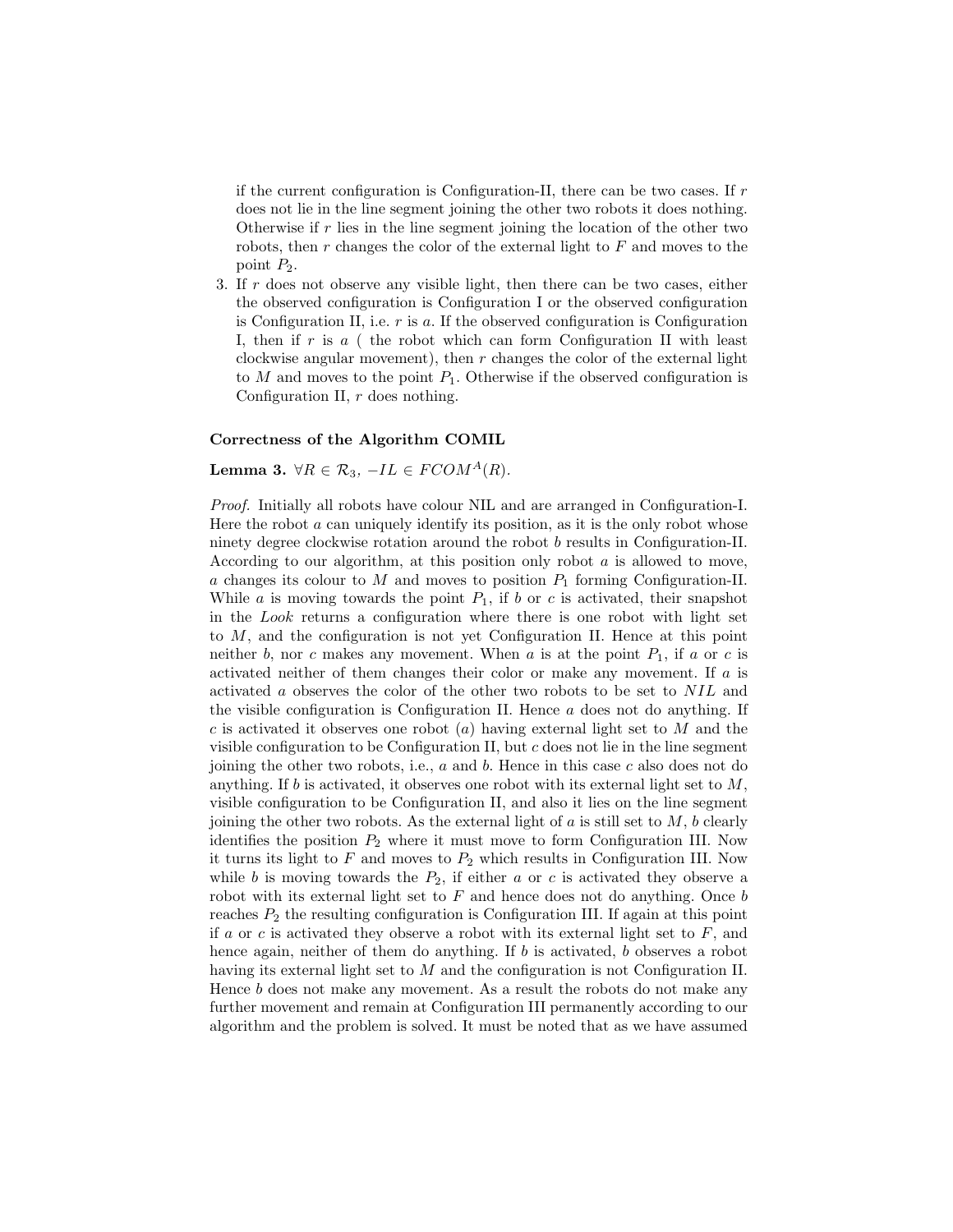rigid movement of the robots, so the robots  $a$  and  $b$  do not stop in between their movement. Hence our algorithm solves problem  $-IL$ .  $\Box$ 

## Theorem 3.  $\mathcal{FCOM}^A \perp \mathcal{FSTA}^F$

*Proof.* It has been proved earlier in [\[6\]](#page-15-3) that Problem  $-IL$  cannot be solved in  $\mathcal{FSTA}^F$ , and we have proved in Lemma [3](#page-10-0) that the Algorithm COMIL solves  $-IL$  in  $FCOM<sup>A</sup>$ . Also in [\[6\]](#page-15-3), it has been proved that there exists a problem, i.e., Problem CGE or Center of Gravity Expansion which can be solved in  $\mathcal{FSTA}^F$ but cannot be solved in  $\mathcal{L} \mathcal{U} \mathcal{M} \mathcal{I}^S$ .

Now,  $\mathcal{L} \mathcal{U} \mathcal{M} \mathcal{I}^S \equiv \mathcal{L} \mathcal{U} \mathcal{M} \mathcal{I}^A > \mathcal{F} \mathcal{C} \mathcal{O} \mathcal{M}^A$  (Section 3), and hence Problem  $CGE$ cannot be solved in  $\mathcal{FCOM}^A$  as well. Hence, the theorem follows.

Theorem 4.  $\mathcal{FCOM}^A \perp \mathcal{FSTA}^S$ 

*Proof.* Problem  $-IL$  can be solved in  $\mathcal{FCOM}^A$ , but cannot be solved in  $FSTA^F$ and as we know that,  $\mathcal{FSTA}^S \leq \mathcal{FSTA}^F$ , hence  $-IL$  cannot be solved in  $\mathcal{FSTA}^S$ . Also in [\[6\]](#page-15-3) it has been shown that the Problem  $TAR(d)$  or Triangle Rotation can be solved in  $\mathcal{FSTA}^S$ , but not in  $\mathcal{FCOM}^S$ . Now as  $\mathcal{FCOM}^A$  $\mathcal{FCOM}^S$ , so Problem  $TAR(d)$  cannot be solved in  $\mathcal{FCOM}^A$ . Hence the theorem  $\Box$  follows.

Theorem 5.  $FCOM^A$  |  $OBCOT^F$ 

*Proof.* We know that  $\mathcal{O}\mathcal{B}\mathcal{L}\mathcal{O}\mathcal{T}^F < \mathcal{F}\mathcal{S}\mathcal{T}\mathcal{A}^F$  [\[6\]](#page-15-3). Now it has been proved in [6] that the problem  $-IL$  cannot be solved in  $\mathcal{FSTA}^F$ . Hence the problem  $-IL$ cannot be solved in  $\mathcal{O}\mathcal{B}\mathcal{L}\mathcal{O}\mathcal{T}^F$  as well. Hence  $-IL$  can be solved in  $\mathcal{F}\mathcal{C}\mathcal{O}\mathcal{M}^A$ but not in  $\mathcal{O} \mathcal{B} \mathcal{L} \mathcal{O} \mathcal{T}^F$ .

Again in [\[6\]](#page-15-3), the authors gave a problem SRO or Shrinking Rotation which is solvable in  $\mathcal{O}\mathcal{B}\mathcal{L}\mathcal{O}\mathcal{T}^F$ , but not solvable in  $\mathcal{F}\mathcal{C}\mathcal{O}\mathcal{M}^S$  hence in  $\mathcal{F}\mathcal{C}\mathcal{O}\mathcal{M}^A$ . Hence our theorem is proved.  $\Box$ 

### 4.3 Independent Oscillating Problem

It has already been proved that there exists a problem which is not solvable in  $\mathcal{FSTA}^F$ , hence in  $\mathcal{FSTA}^A$  but solvable in  $\mathcal{FCOM}^S$ , i.e.,  $-IL$  problem. In this section we introduce the *Independent Oscillating Problem* defined in Definition [3](#page-11-0) which is solvable in  $\mathcal{FSTA}^A$  but not in  $\mathcal{FCOM}^S$ .

<span id="page-11-1"></span>

Fig. 3: Initial configuration of *Independent Oscillating Problem* 

<span id="page-11-0"></span>Definition 3. Independent Oscillating Problem (IOP): Let three robots be placed initially on a straight line L at different positions on the plane arbitrarily.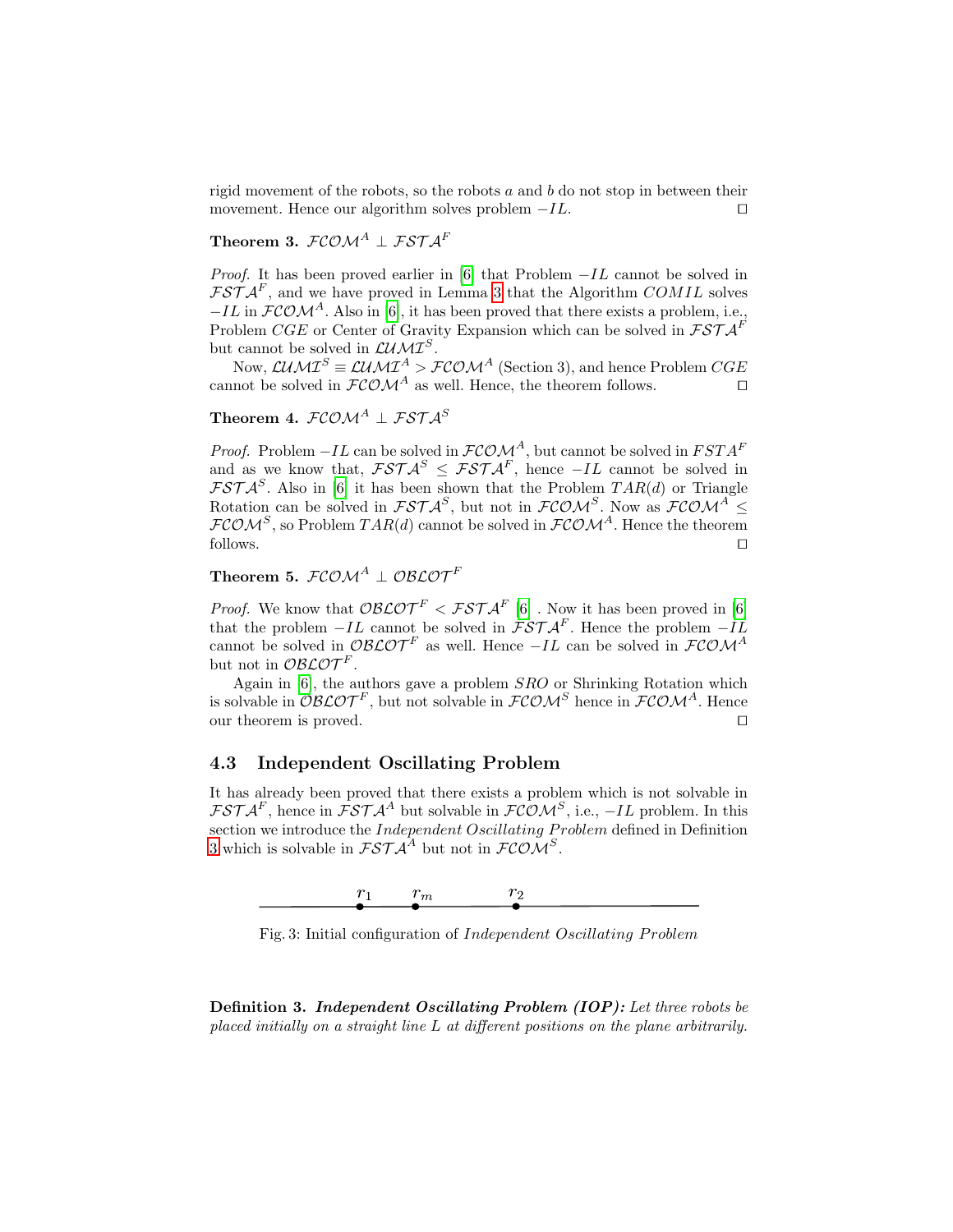Let  $r_m$  be the robot that lie in between the remaining two terminal robots  $r_1$  and  $r_2$  (Figure [3\)](#page-11-1). For  $i=1,2$ , let  $x_i$  be the initial distance between  $r_i$  and  $r_m$ . The problem requires that for each  $i=1,2$ , whenever  $r_i$  is activated, then if it is at distance  $x_i$  from  $r_m$ , it moves away  $x_i$  distance from  $r_m$  along L and, if it is at distance  $2x_i$  from  $r_m$ , it moves closer  $x_i$  distance towards  $r_m$  along L.

More precisely, for  $i=1,2$ , let  $d_i(t)$  denote the distance between robots  $r_m$  and  $r_i$ at time t. The Independent Oscillating Problem requires each robot  $r_i$ , starting from an arbitrary distance  $d_i(t_0) > 0$  at time  $t_0$ , to move so that there exists a monotonically increasing infinite sequence of time instances  $t_0^i, t_1^i, t_2^i, \ldots$  such that  $d_i(t_{2k}^i) = d_i(t_0^i)$  and  $d_i(t_{2k-1}^i) = 2d_i(t_0^i)$  for all  $k = 1, 2, 3, \ldots$ , and  $\forall h', h'' \in$  $\left[t_{2k}^i, t_{2k+1}^i\right]$  and  $h' < h'', d_i(h') \leq d_i(h'')$  and  $\forall h', h'' \in \left[t_{2k-1}^i, t_{2k}^i\right]$  and  $h' < h'',$  $d_i(h') \geq d_i(h'').$ 

Algorithm 3: Algorithm  $AlgoIOP$  for  $IOP$  in  $\mathcal{FSTA}^A$  executed by each robot r, initially r.light  $\leftarrow$  NIL;

1  $M =$  position of the robot  $r_m$ ;<br>2  $C =$  position of the robot  $r$ ;  $C =$  position of the robot r; 3 if  $r = r_m$  then<br>4 do not do a do not do anything  $\begin{array}{c|c}\n5 & \text{else} \\
6 & \text{if}\n\end{array}$  $6$  | if  $r. light=NIL$  then  $\begin{array}{c|c} \n7 & \text{Set the r-light to } RED; \n8 & \text{Move away } CM \text{ distance} \n\end{array}$ Move away  $CM$  distance along  $L$  from the closest robot; 9 if  $r\text{.}light = RED$  then 10  $\Big|$  Set the r.light to  $NIL$ ; 11  $\Box$  Move closer  $\frac{CM}{2}$  distance along L to the closest robot;



(b) When the internal light of the terminal robots are RED

Fig. 4: Illustration of Algorithm AlgoIOP

Description and Correctness of the Algorithm  $AlqoIOP$  The internal light used by the robots can take two colors: NIL, RED. Initially all robots have their internal lights set to  $NIL$ . A robot  $r$  when activated takes a snapshot of its surrounding in the LOOK phase and recognises itself either as the middle robot  $r_m$  or as a terminal robot  $r_i$ . If it recognises itself as  $r_m$  then it does nothing. Moreover, at any time instance the this robot stays in the middle according to the algorithm. So whenever  $r_m$  gets activated, it neither changes its position nor its internal color. When a terminal robot gets activated for the first time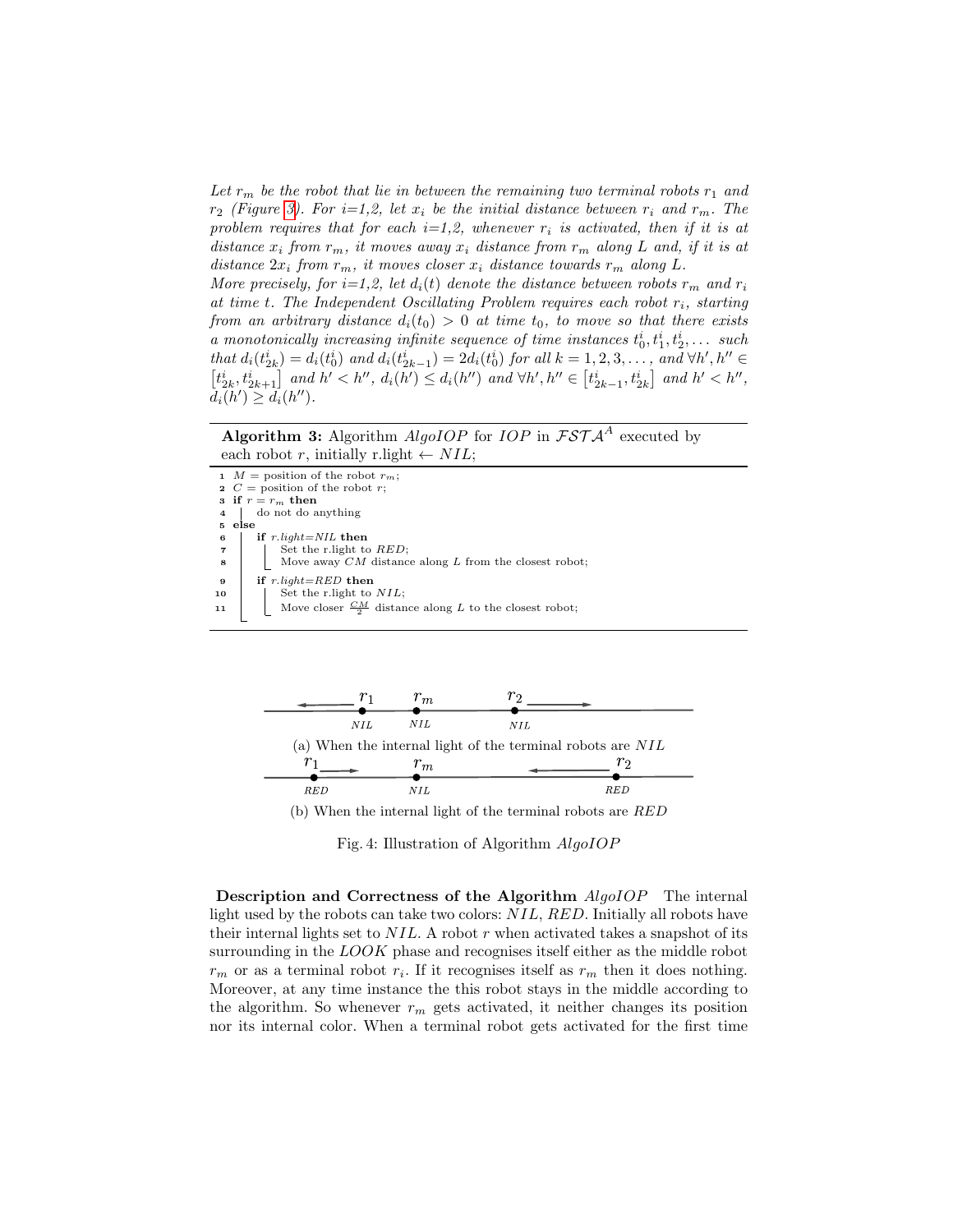then it recognises itself as a terminal robot from the snapshot taken in LOOK phase. From the internal light it decides whether to move closer to the middle robot or move away from the middle robot. Let  $C, M$  be the position of the current terminal robot and  $r_m$  in a snapshot. If the internal light is  $NIL$  then it determines that in this round it has to move away  $CM$  distance from the middle robot along  $L$ , and if the internal light is  $RED$  then it determines that in this round it has to move closer  $\frac{CM}{2}$  distance towards the middle robot along L.

<span id="page-13-0"></span>From the above discussion it is easy to observe that  $IOP$  is solvable by algorithm  $AlqoIOP$  in  $\mathcal{FSTA}^{A}$ . We record this result in Lemma [4](#page-13-0).

Lemma 4.  $\forall R \in \mathcal{R}_3$ ,  $IOP \in \mathcal{FSTA}^A(R)$ .

<span id="page-13-3"></span>Lemma 5.  $\exists R \in \mathcal{R}_3$ ,  $IOP \notin \mathcal{FCOM}^S(R)$ .

*Proof.* If possible let there be an algorithm A which solves the IOP in  $\mathcal{FCOM}^S$ . If both of the terminal robots do not move ever, then it contradicts the correctness of the algorithm A. Let at  $k^{th}$  round  $r_1$  makes the first non null movement, according to the problem that is, to move  $x_1$  distance away from  $r_m$  along L. If the scheduler activates only  $r_1$  at both the  $k^{th}$  and  $(k+1)^{th}$  round, then  $r_1$ will not be able to differentiate between the situation in  $k^{th}$  round and  $(k+1)^{th}$ round and in round  $k + 1$ , it moves  $2x_1$  distance away from  $r_m$  along L, because the distances of the robots from each other at any particular round is arbitrary and external lights of  $r_2$  and  $r_m$  are same in the both k and  $(k+1)$ <sup>th</sup> round. This contradicts the correctness of  $A$ .  $\Box$ 

<span id="page-13-1"></span>Lemma 6.  $[6]$   $\exists R \in \mathcal{R}_3$ ,  $-IL \notin \mathcal{FSTA}^F(R)$ .

<span id="page-13-2"></span>Lemma 7.  $[\mathit{6}]\ \forall R\in\mathcal{R}_3,-IL\in\mathcal{FCOM}^S(S).$ 

Next in [\[6\]](#page-15-3) Lemma [6](#page-13-1) and [7](#page-13-2) are shown regarding the  $-IL$  problem which prove that  $-IL$  problem can not be solved in  $\mathcal{FSTA}^F$ , hence in  $\mathcal{FSTA}^A$  but can be solved in  $\mathcal{FCOM}^S$ . Also in this paper we have shown that  $-IL$  is solvable in  $FCOM<sup>A</sup>$ . Therefore from Lemmas [4-](#page-13-0)[5](#page-13-3) and [6-](#page-13-1)[7,](#page-13-2) we can conclude:

Theorem 6.  $FCOM^S \perp FSTA^A$ .

Also, given the fact that  $IOP$  cannot be solved in  $\mathcal{FCOM}^S$  implies that IOP cannot be solved in  $FCOM<sup>A</sup>$ , we get the following result:

Theorem 7.  $FCOM^A \perp FSTA^A$ .

## 5 Conclusion

In this paper we have extended the study of computational relationship between models of [\[6\]](#page-15-3) under asynchronous scheduler. It has only been recently proved in [\[6\]](#page-15-3) that  $\mathcal{L} \mathcal{U} \mathcal{M} \mathcal{I}^A \perp \mathcal{O} \mathcal{B} \mathcal{L} \mathcal{O} \mathcal{T}^F$ , which had been an long-standing open problem. In this paper we have further refined that result by proving that  $\mathcal{FCOM}^A \perp$  $\mathcal{O}\mathcal{B}\mathcal{L}\mathcal{O}\mathcal{T}^F,$  and  $\mathcal{F}\mathcal{S}\mathcal{T}\mathcal{A}^A\perp\mathcal{O}\mathcal{B}\mathcal{L}\mathcal{O}\mathcal{T}^F,$  as  $\mathcal{F}\mathcal{C}\mathcal{O}\mathcal{M}^A$  and  $\mathcal{F}\mathcal{S}\mathcal{T}\mathcal{A}^A$  are sub-models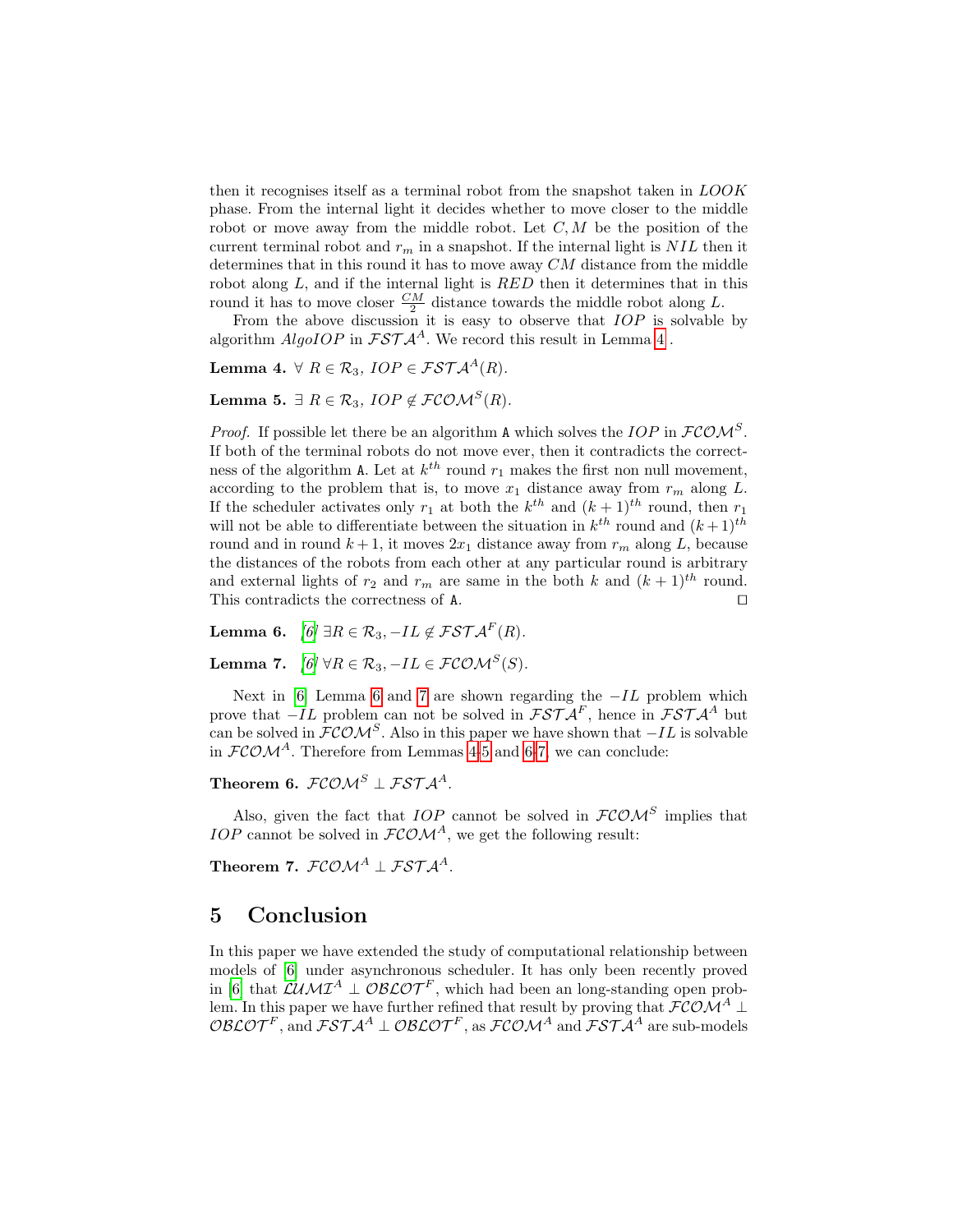of  $\mathcal{L}$ *M* $\mathcal{I}^{A}$ , with either only the power of communication or memory compared to the power of both communication and memory of  $\mathcal{L} U \mathcal{M} \mathcal{I}^A$ . In fact we have gone one step further and even proved that  $\mathcal{FCOM}^A \perp \mathcal{FSTA}^F$ . This is in contrast to the result  $\mathcal{FCOM}^F > \mathcal{FSTA}^A$ . Perhaps the most significant contribution of our paper is to find out the exact computational relationship between  $\mathcal{FSTA}^A$  and  $\mathcal{FCOM}^A$ . In this paper we have proved that,  $\mathcal{FSTA}^A \perp \mathcal{FCOM}^A$ , proving that the finite memory model and the finite communication model are incomparable under asynchronous scheduler. Still there are many relations whose nature is still yet to be resolved. The relations that are yet to be resolved are:

- 1. OBLOT<sup>S</sup> Vs. OBLOT<sup>A</sup>
- 2.  $\mathcal{FSTA}^S$  Vs.  $\mathcal{FSTA}^A$
- 3.  $\mathcal{FSTA}^{A}$  Vs. OBLOT<sup>S</sup>
- 4.  $\mathcal{FCOM}^S$  Vs.  $\mathcal{FCOM}^A$
- $5.$  FCOM<sup>A</sup> Vs. OBLOT<sup>S</sup>

The first of these questions is answered as  $\mathcal{O}\mathcal{B}\mathcal{L}\mathcal{O}\mathcal{T}^S > \mathcal{O}\mathcal{B}\mathcal{L}\mathcal{O}\mathcal{T}^A$  in graph domain [\[3\]](#page-14-3). But in the background of continuous setting, where the robots can detect multiplicity, the question is yet to be resolved. The rest of the questions remain open for future investigations. Also we assumed in our setting rigid movements and the presence of chirality. It would be interesting to explore the nature of the relations by changing one or both the assumptions. In the papers [\[2\]](#page-14-4) and [\[3\]](#page-14-3) characterization of some of the relations have been done in graph environment or discrete setting. Also, it would be interesting to characterize the remaining relations of the model in discrete setting.

Acknowledgement Partial work of this paper was communicated to the conference CALDAM, 2021, so the authors would like to thank the anonymous reviewers of that conference for their valuable comments which have helped us to improve this work.

## References

- <span id="page-14-1"></span>1. Shantanu Das, Paola Flocchini, Giuseppe Prencipe, Nicola Santoro, and Masafumi Yamashita. Autonomous mobile robots with lights. Theor. Comput. Sci., 609:171– 184, 2016.
- <span id="page-14-4"></span>2. Mattia D'Emidio, Daniele Frigioni, and Alfredo Navarra. Synchronous robots vs asynchronous lights-enhanced robots on graphs. Electron. Notes Theor. Comput. Sci., 322:169–180, 2016.
- <span id="page-14-3"></span>3. Mattia D'Emidio, Gabriele Di Stefano, Daniele Frigioni, and Alfredo Navarra. Characterizing the computational power of mobile robots on graphs and implications for the euclidean plane. Inf. Comput., 263:57–74, 2018.
- <span id="page-14-0"></span>4. Paola Flocchini, Giuseppe Prencipe, Nicola Santoro, and Peter Widmayer. Gathering of asynchronous robots with limited visibility. Theor. Comput. Sci., 337(1-3):147–168, 2005.
- <span id="page-14-2"></span>5. Paola Flocchini, Nicola Santoro, Giovanni Viglietta, and Masafumi Yamashita. Rendezvous with constant memory. Theor. Comput. Sci., 621:57–72, 2016.